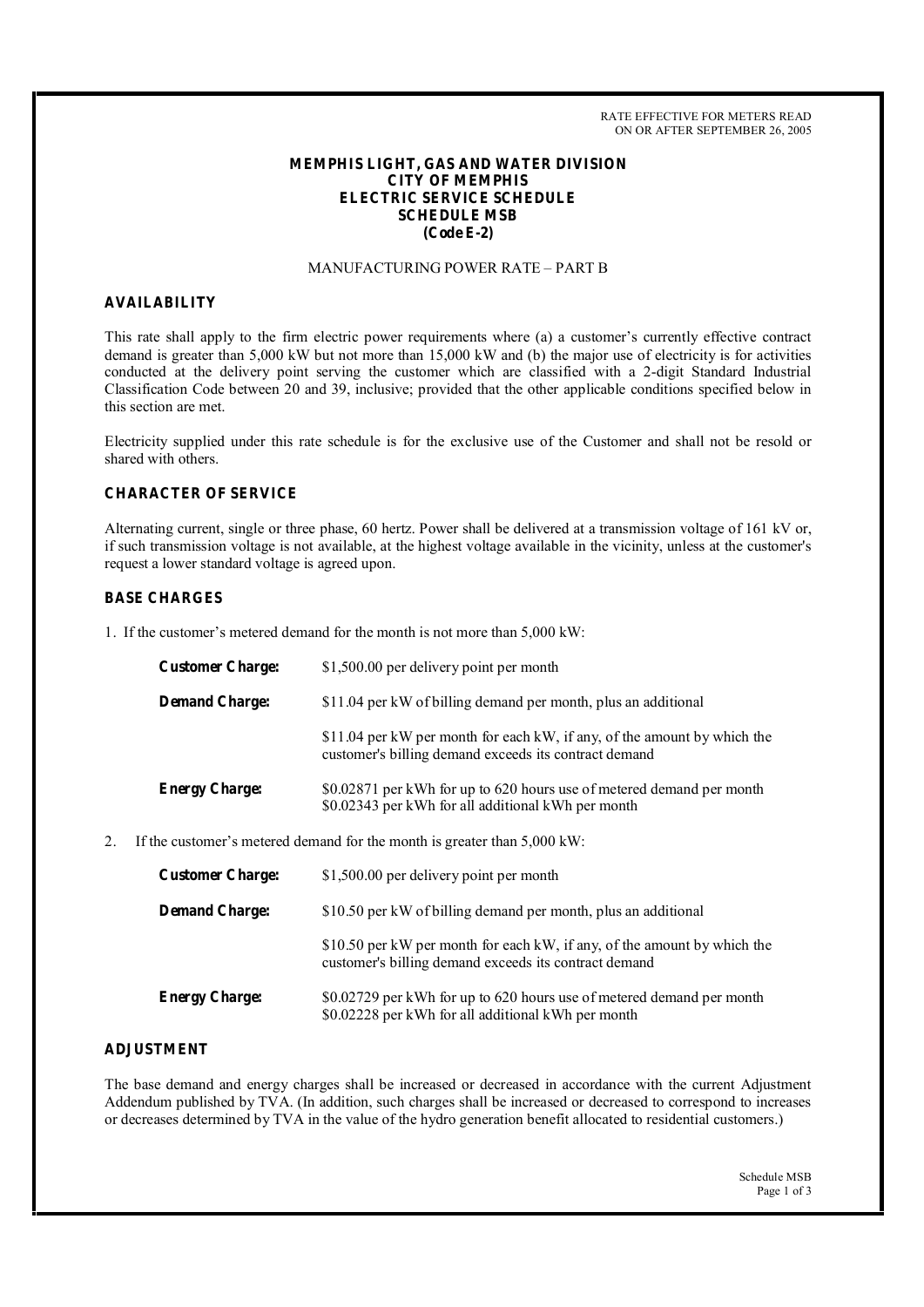## **FACILITIES RENTAL CHARGE**

There shall be no facilities rental charge under this rate schedule for delivery at bulk transmission voltage levels of 161 kV or higher.

For delivery at less than 161 kV, there shall be added to the customer's bill a facilities rental charge. This charge shall be \$.38 per kW per month except for delivery at voltages below 46 kV, in which case the charge shall be \$.97 per kW per month for the first 10,000 kW and \$.76 per kW per month for the excess over 10,000 kW. Such charge shall be applied to the higher of (1) the highest billing demand established during the latest 12-consecutive-month period or (2) the customer's currently effective contract demand and shall be in addition to all other charges under this rate schedule, including minimum bill charges.

### **REACTIVE DEMAND CHARGES**

If the reactive demand (in KVAR) is lagging during the 30-consecutive-minute period beginning or ending on a clock hour of the month in which the customer's highest metered demand occurs, there shall be added to the customer's bill a reactive charge of \$1.45 per KVAR of the amount, if any, by which the reactive demand exceeds 33 percent of such metered demand. If the reactive demand (in KVAR) is leading during the 30-consecutive-minute period beginning or ending on a clock hour of the month in which the customer's lowest metered demand (excluding any metered demands which are less than 25 percent of the highest metered demand) occurs, there shall be added to the customer's bill a reactive charge of  $$1.14$  per KVAR of the amount of reactive demand. Such charges shall be in addition to all other charges under this rate schedule, including minimum bill charges.

#### **DETERMINATION OF DEMAND**

Division shall meter the demands in kW of all customers served under this rate schedule. The metered demand for any month shall be the highest average during any 30-consecutive-minute period beginning or ending on a clock hour of the month of the load metered in kW, and such amount shall be used as the billing demand, except that the billing demand for any month shall in no case be less than the sum of  $(1)$  30 percent of the first 5,000 kW and  $(2)$  40 percent of any kW in excess of 5,000 kW of the higher of the currently effective contract demand or the highest billing demand established during the preceding 12 months.

#### **MINIMUM MONTHLY BILL**

The monthly bill under this rate schedule, excluding any facilities rental charges and any reactive charges, shall not be less than the sum of (1) the base customer charge, (2) the base demand charge, as adjusted (but excluding the additional portion thereof applicable to excess of billing demand over contract demand) applied to the customer's billing demand, and (3) the base energy charge, as adjusted, applied to the customer's energy takings.

Division may require minimum bills higher than those stated above.

### **CONTRACT REQUIREMENT**

Division shall require contracts for all service provided under this rate schedule. The contract shall be for an initial term of at least 5 years and any renewals or extensions of the initial contract shall be for a term of at least 1 year. The contract shall have provision for termination after the initial term upon at least one year's written notice. After 10 years of service, any such contract for the renewal or extension of service may provide for termination upon not less than 4 months' written notice. The customer shall contract for its maximum requirements, which shall not exceed the amount of power capable of being used by customer, and Division shall not be obligated to supply power in greater amount at any time than the customer's currently effective contract demand. If the customer uses any power other than that supplied by Division under this rate schedule, the contract may include other special provisions. The rate schedule in any power contract shall be subject to adjustment, modification, change, or replacement from time to time as provided under the power contract between Division and TVA.